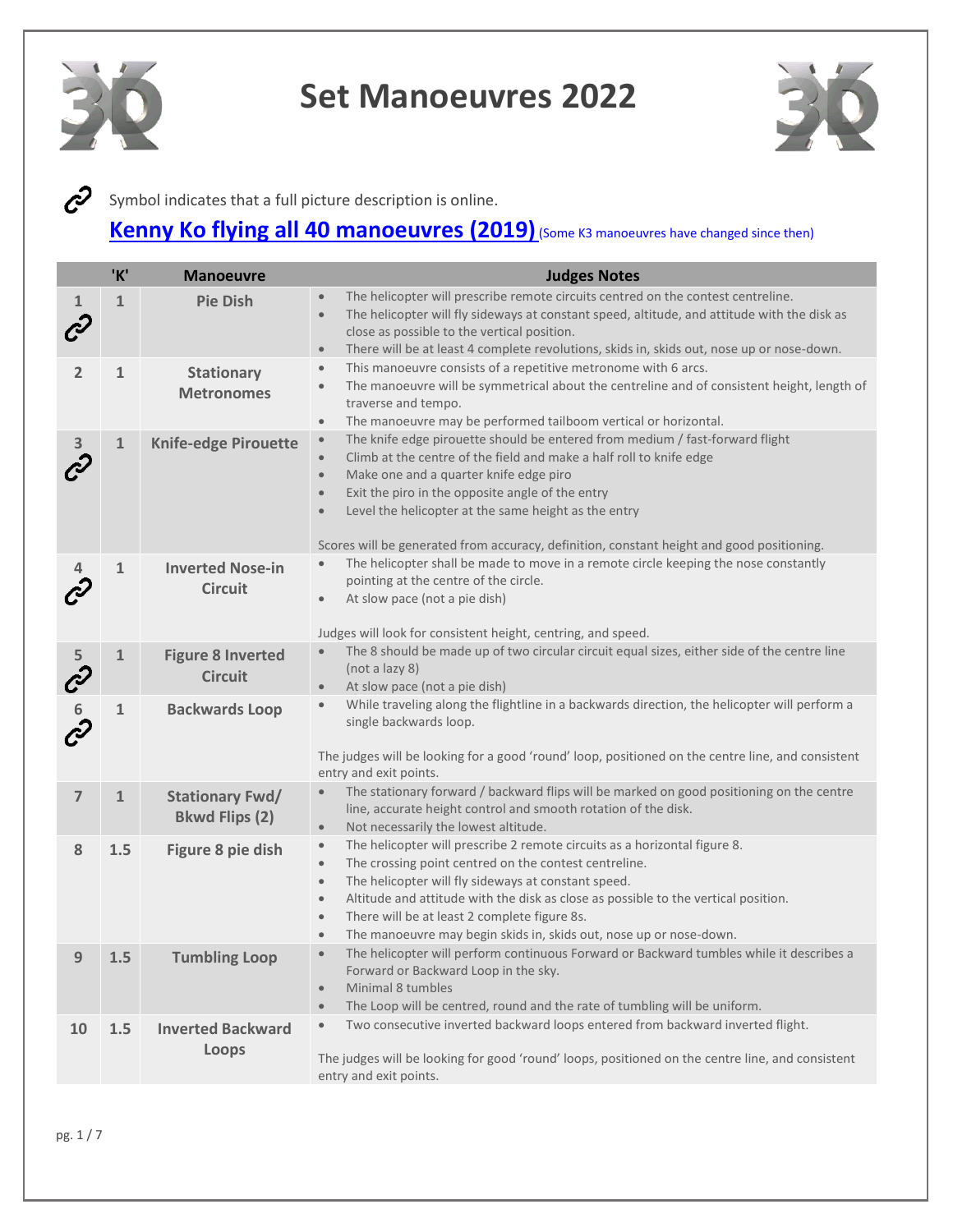



| 11                           | 1.5            | <b>Sustained Chaos</b>                              | The chaos should be sustained for a minimum of 10 seconds, up to a maximum of 30<br>$\bullet$<br>seconds.<br>The Manoeuvre will be stationary in front of the pilot and accurately centred.<br>$\bullet$<br>Pirouette rate should be sufficiently high to clearly distinguish the manoeuvre from a<br>$\bullet$<br>piroflip.                                                                                                                           |
|------------------------------|----------------|-----------------------------------------------------|--------------------------------------------------------------------------------------------------------------------------------------------------------------------------------------------------------------------------------------------------------------------------------------------------------------------------------------------------------------------------------------------------------------------------------------------------------|
| 12                           | 1.5            | <b>Snake</b>                                        | Consist of at least 4 joined circuits along the flight line.<br>$\bullet$<br>Tailboom-horizontal<br>$\bullet$<br>Switching skids-in to skids-out and vice-versa between half circuits.<br>$\bullet$<br>Each half circuit must be clearly presented as a distinct half-circle with the disc close to the<br>$\bullet$<br>vertical.                                                                                                                      |
| 13                           | 1.5            | <b>Elevator Slapper</b>                             | Rainbow with a half-roll at the mid-point.<br>$\bullet$<br>This manoeuvre will require 6 rainbows to complete<br>$\bullet$<br>The stop points should be consistent in height and of equal distance from the centreline.<br>$\bullet$<br>Each half-roll shall be positioned at the centreline with the tail boom vertical.<br>$\bullet$                                                                                                                 |
| 14                           | 1.5            | <b>Death Spiral</b>                                 | The Death Spiral consists of a minimum 50m vertical drop.<br>$\bullet$<br>Elevator Rolls while descending on knife-edge.<br>$\bullet$<br>The vertical path should be on the judge's centreline.<br>$\bullet$<br>Inverted recovery as low as the pilot is comfortable with.<br>$\bullet$                                                                                                                                                                |
| 15<br>$\mathcal{C}^{\prime}$ | 1.5            | <b>Travelling</b><br><b>Pirouetting Roll / Flip</b> | The 2 pirouetting rolls / flips will be executed as a traveling manoeuvre continuously with<br>$\bullet$<br>no hesitation and constant height throughout.<br>The mid-point of the manoeuvre shall be positioned on the centreline.<br>$\bullet$<br>Inverted recovery should follow immediately after stopping the elevator rolls.<br>$\bullet$<br>Exit should be an inverted tail in hover as low as the pilot is comfortable with.<br>$\bullet$       |
| 16                           | 1.5            | <b>Backwards Rolling</b><br>Circle                  | A horizontal circle performed with backward aileron rolls.<br>$\bullet$<br>The manoeuvre will be centred on the judge's eye-line and exhibit good circular shape, accurate<br>positioning with respect to the centreline and consistent height throughout with a consistent<br>rate of rolling.                                                                                                                                                        |
| 17                           | 1.5            | K 1.5 Auto                                          | An autorotation with 1 roll.<br>Start with a minimum fall of 25m in autorotation.<br>$\bullet$<br>A 360-degree Aileron Roll.<br>$\bullet$<br>The helicopter path should be as straight as possible.<br>$\bullet$<br>Land as close as possible to a marker positioned 3m in front of the pilot on the field<br>$\bullet$<br>centreline.<br>The manoeuvre will show consistent height loss, uniform forward speed.<br>$\bullet$                          |
| 18                           | $\overline{2}$ | <b>Forward Rolling Loop</b>                         | The forward rolling loop consists of a loop while performing a minimum of 2 consecutive<br>$\bullet$<br>rolls.<br>The manoeuvre shall have a consistent roll rate with a circular loop centred on the judge's eye-<br>line. The judges will be looking for good 'round' loops, positioned on the centre line, and<br>consistent entry and exit points.                                                                                                 |
| 19                           | $\overline{2}$ | <b>Singapore Sling</b>                              | Pirouetting Metronome with a stop and reversal of pirouette direction at each arc reversal.<br>$\bullet$<br>The Tailboom position at the point of reversal must be the same at each reversal of<br>$\bullet$<br>pirouette direction.<br>At least 6 arcs are required to complete the manoeuvre.<br>$\bullet$<br>Judges will be looking for consistent stop points, accurate height control and at least 2 complete<br>pirouettes per arc are required. |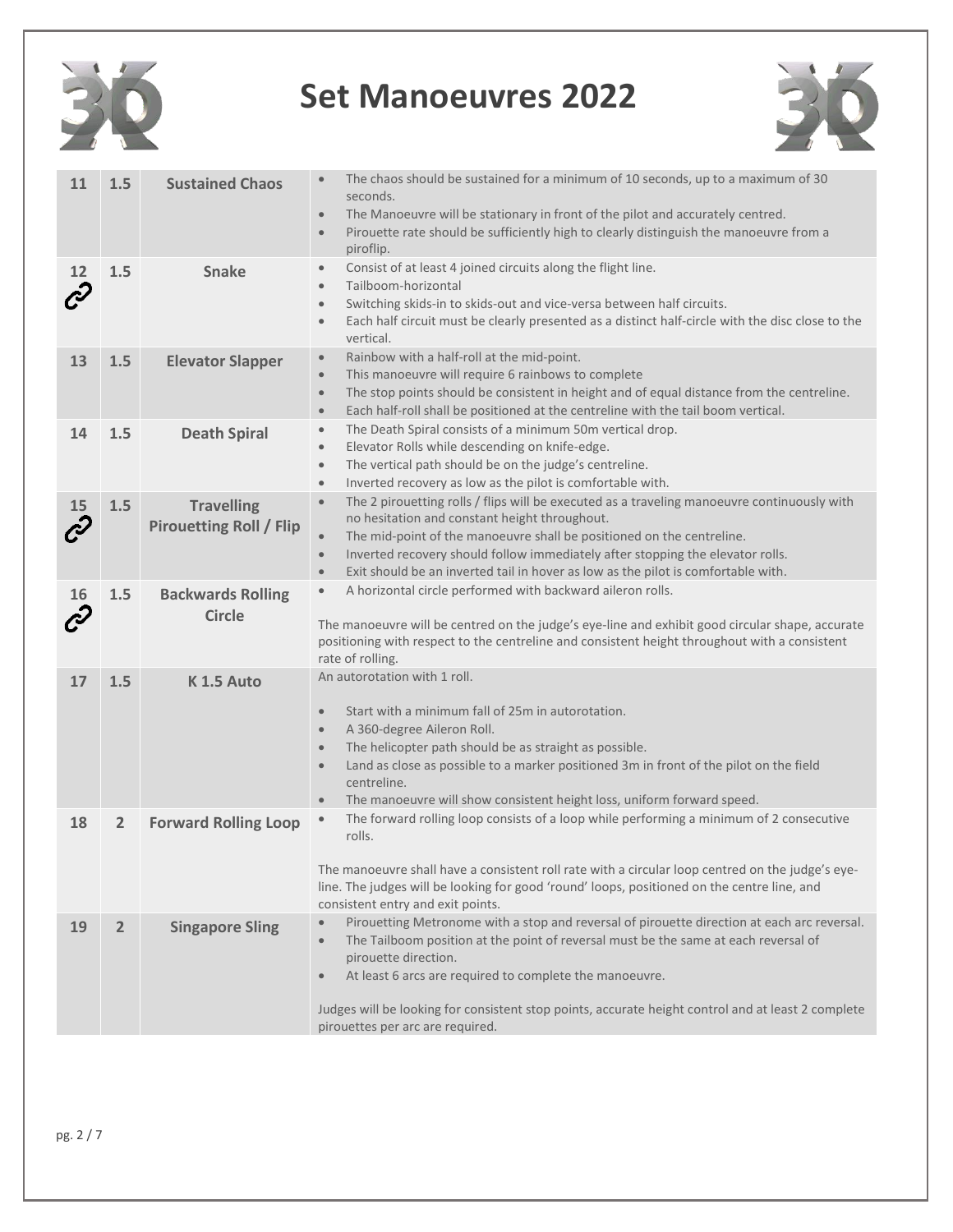



| 20            | $\overline{2}$ | <b>Backwards Rolling 8</b>    | A horizontal figure 8 performed with backward aileron rolls.<br>The lobes of the 8 will be centred on the judges view line and each lobe shall be a clearly<br>defined full circle.<br>The manoeuvre will exhibit accurate positioning and height control with a consistent rate of<br>rolling.                                                                                                                                                                                                                                                                                                                                                                                                                                                                                                                                                                                                                                                                                                                                        |
|---------------|----------------|-------------------------------|----------------------------------------------------------------------------------------------------------------------------------------------------------------------------------------------------------------------------------------------------------------------------------------------------------------------------------------------------------------------------------------------------------------------------------------------------------------------------------------------------------------------------------------------------------------------------------------------------------------------------------------------------------------------------------------------------------------------------------------------------------------------------------------------------------------------------------------------------------------------------------------------------------------------------------------------------------------------------------------------------------------------------------------|
| 21            | $\overline{2}$ | <b>Tumbling 8</b>             | A horizontal figure 8 performed with either forward or backward tumbles.<br>$\bullet$<br>The lobes of the 8 will begin and end on the judge's eye line and each lobe shall be a clearly<br>$\bullet$<br>defined full circle.<br>The manoeuvre will exhibit accurate positioning and constant height throughout with a<br>consistent rate of tumbling and speed of traverse along the 8. Each tumble must exhibit a<br>smooth rotation of the disk with no hesitation at any point.                                                                                                                                                                                                                                                                                                                                                                                                                                                                                                                                                     |
| 22            | $\overline{2}$ | <b>Chaos Loop</b>             | A vertical circle doing a continuous traveling chaos describing a vertical loop<br>The judges will be looking for an accurate, round, loop made from a traveling chaos. The Chaos<br>pirouette rate should be fast and the more chaos's through the loop the better.                                                                                                                                                                                                                                                                                                                                                                                                                                                                                                                                                                                                                                                                                                                                                                   |
| $\mathcal{C}$ | 2              | <b>Jupiter Probe</b>          | A Vertical Pirouetting 8 with half-flips.<br>The model will execute a pirouetting Vertical 8 with entry skids down along the flight line at<br>$\bullet$<br>the centre of the 8.<br>On completion of the first half-loop the model will piro-flip and complete the second half of<br>$\bullet$<br>the loop skids-in.<br>At the centre of the 8 the model will remain skids-out and begin the lower loop of the 8.<br>$\bullet$<br>At the bottom of the 8 the model will piro-flip to skids in and finish the lower loop, exiting<br>$\bullet$<br>in the same direction as entry.                                                                                                                                                                                                                                                                                                                                                                                                                                                       |
| 24            | $\overline{2}$ | <b>Piro Pogo</b><br>(3 times) | Aggressive bouncing piro manoeuvre with half piro flips at the top.<br>Start in a stationary upright pirouetting hover in front of the judges.<br>$\bullet$<br>The helicopter will perform a 20m pirouetting climb<br>$\bullet$<br>Followed by a 1/2 piro flip to inverted at the top of the climb, followed immediately by a<br>$\bullet$<br>20m inverted pirouetting descent returning to the start position.<br>At the bottom, the helicopter will immediately, perform a 20m inverted pirouetting climb,<br>$\bullet$<br>followed by a 1/2 piro flip to upright at the top of the climb a 20m upright pirouetting<br>descent back to the start position.<br>The entire sequence is repeated at minimum 3 complete repetitions.<br>$\bullet$<br>End in a stationary hover<br>$\bullet$<br>The judges are looking for a fast and consistent pirouette speed (at least 1 pirouette per<br>second), consistent reversal points, a seamless flow throughout the manoeuvre without<br>hesitations and fast vertical climbs and descents. |
| 25            | $\overline{2}$ | K <sub>2</sub> Auto*          | An autorotation with 1 1/2 rolls ending in a half flip.<br>Start with a minimum fall of 25m in autorotation before the next step.<br>$\bullet$<br>A 360-degree Aileron Roll.<br>$\bullet$<br>A further half roll to inverted.<br>$\bullet$<br>The path of the helicopter should follow a straight line to the landing spot.<br>$\bullet$<br>Ending with a Forward Elevator Flip, which should be as low as the pilot is comfortable<br>$\bullet$<br>with.<br>The manoeuvre will show consistent height loss, uniform forward speed and land as close as<br>possible to a marker positioned 3m in front of the pilot on the field centreline.                                                                                                                                                                                                                                                                                                                                                                                           |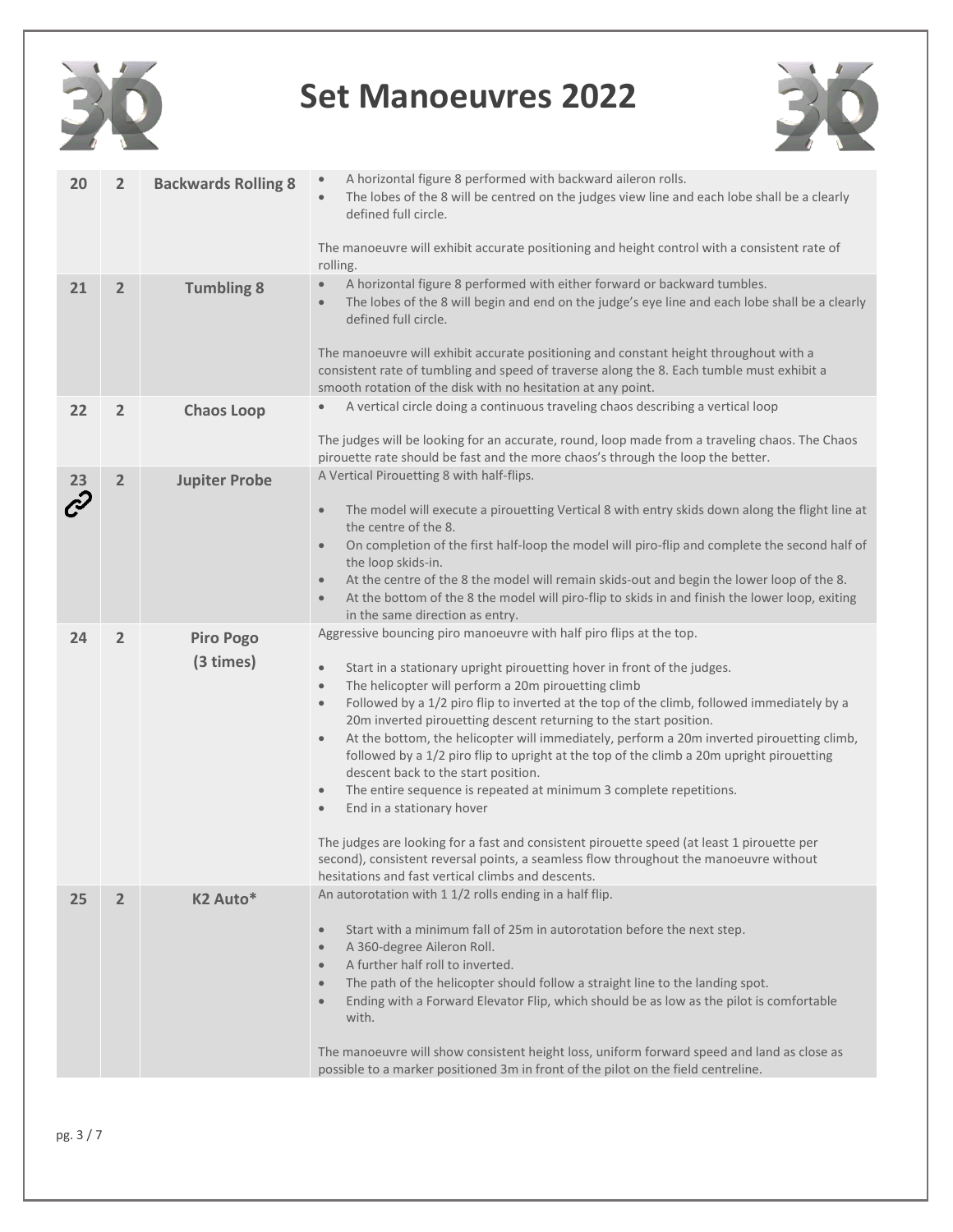



| 26 | 2.5 | <b>Pirouetting Waltzer</b>     | This manoeuvre is a series of at least 4 tight dynamic Pirouetting Walls of Death smoothly<br>combined with much larger radii arcs of Pirouetting Walls of death to form a circle.<br>The tight walls of death shall be equally spread around the larger.<br>$\bullet$<br>The tight walls of death shall be no larger than half the larger.<br>$\bullet$<br>The helicopter must complete one complete circle centred on the judges' eye-line.<br>$\bullet$                                                                                                                                                                                                                                     |
|----|-----|--------------------------------|------------------------------------------------------------------------------------------------------------------------------------------------------------------------------------------------------------------------------------------------------------------------------------------------------------------------------------------------------------------------------------------------------------------------------------------------------------------------------------------------------------------------------------------------------------------------------------------------------------------------------------------------------------------------------------------------|
| 27 | 2.5 | <b>Hammock</b>                 | Pirouetting half-pipes circuit.<br>The model will enter the manoeuvre while continuously pirouetting and pull up to a vertical<br>$\bullet$<br>stall turn.<br>At the top the direction of pirouetting will reverse and the direction of movement of the<br>$\bullet$<br>model will change to continue the next descent and climb to the next stall turn.<br>There must be at least 8 peaks around the prescribed horizontal circuit.<br>$\bullet$                                                                                                                                                                                                                                              |
| 28 | 2.5 | <b>Serpent</b>                 | A Pirouetting Snake back and forth.<br>A Pirouetting Snake flown as a series of joined half circuits along the flightline with a 180-<br>$\bullet$<br>degree turn-around followed by the same number of joined half circuits in the reverse<br>direction down the flightline.<br>At least 4 half circuits in each direction<br>$\bullet$<br>All arcs to be the same size, height and speed and the pirouette rate to remain constant.<br>Each half circuit must be clearly presented with the disc close to the vertical.                                                                                                                                                                      |
|    | 2.5 | <b>Typhoon</b>                 | Rolling Funnel in reverse directions<br>Start from a side-on stationary hover.<br>$\bullet$<br>Tail stand into a single tail-down rolling funnel with a minimum of 8 rolls.<br>$\bullet$<br>Tail stand stop at the start position, 1/2 piro to nose-down.<br>$\bullet$<br>Reverse the direction of the funnel circuit for a single nose down rolling funnel with a<br>$\bullet$<br>minimum of 8 rolls.<br>Tail stand stop at the start position, back to stationary hover.<br>$\bullet$<br>The angle of the boom should be maintained whilst rolling as close to vertical as possible.<br>$\bullet$<br>The shape of the manoeuvre should be a circle with no deviation from this during rolls. |
| 30 | 2.5 | <b>Wheel of Fortune 12</b>     | Metronoming Vertical Circle.<br>Start from a nose in, stationary hover followed by a brief stationary elevator metronome<br>$\bullet$<br>(Tic Toc) at the 12 o'clock position, with the nose pointing vertically down and the full rotor<br>disk presented to the pilot and judges.<br>The helicopter shall then prescribe a complete 12-point vertical clockwise metronoming<br>$\bullet$<br>circle with the helicopter nose always pointing towards the centre of the circle.<br>The judges will be looking for a consistent travel speed around the circle and consistent<br>metronome frequency.                                                                                           |
|    | 2.5 | <b>Reversing</b><br>Sidewinder | Piro metronoming traveling circle with reversals.<br>The entry to the manoeuvre may be from a traveling or fixed pirouetting metronome.<br>$\bullet$<br>A remote horizontal circle flown at constant height with the helicopter continuously<br>$\bullet$<br>performing pirouetting metronomes<br>Reversing pirouette direction after a whole metronome.<br>$\bullet$<br>The axis of the pirouetting metronomes must always point towards the centre of the horizontal<br>circle. The pirouette rate should be consistent and have consistent pirouettes in each arc of the<br>metronomes. Ideally there should be 1 pirouette per arc.                                                        |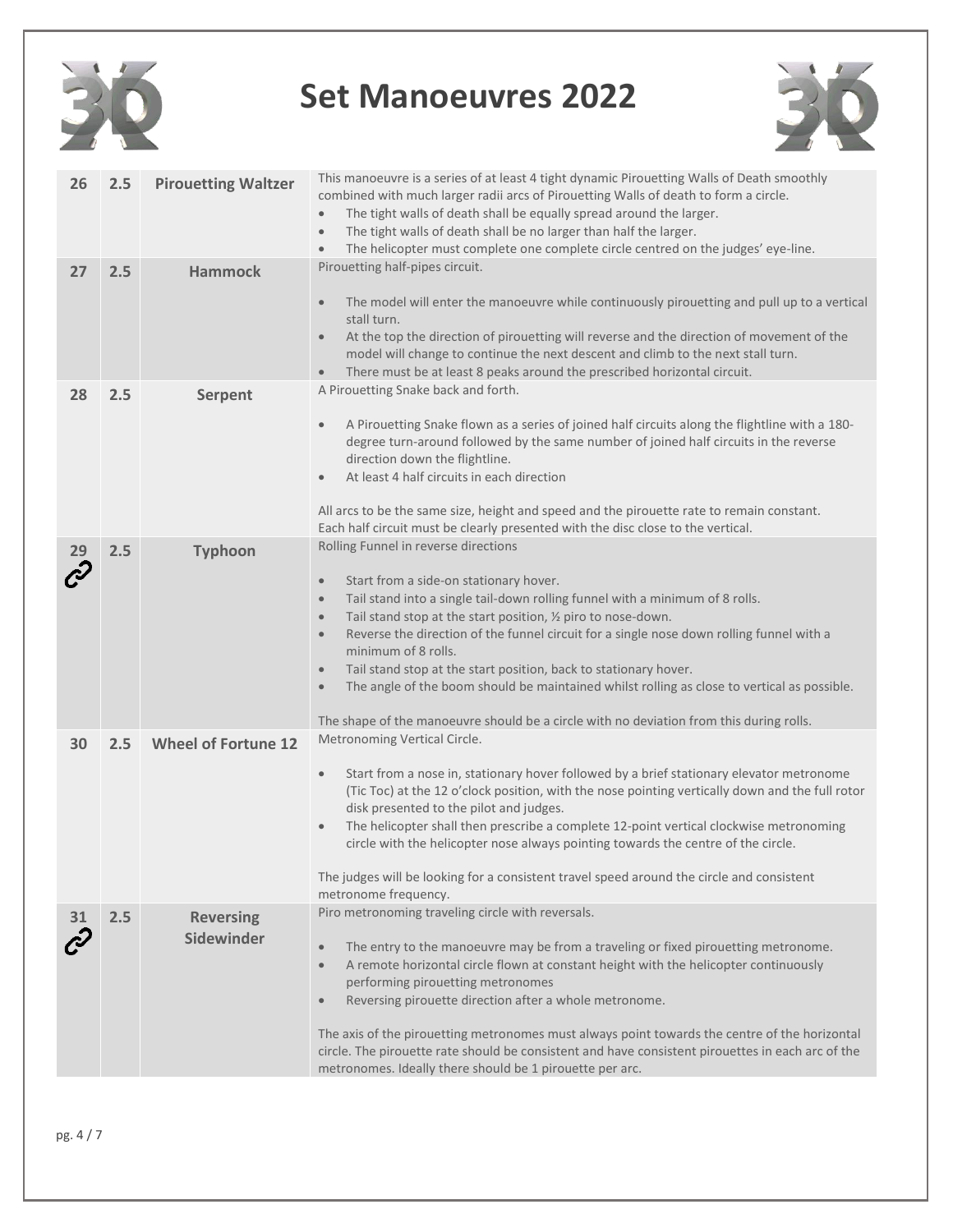



| 32 | 2.5 | $K$ 2.5 Auto*            | The K2.5 auto is of an autorotational landing with Piro flip, rolls ending in a half flip.<br>Start with a minimum fall of 25m in autorotation.<br>$\bullet$<br>A Pirouetting Flip<br>$\bullet$<br>Followed by a 360-degree Aileron Roll.<br>$\bullet$<br>A further half roll to inverted<br>$\bullet$<br>The path of the helicopter should follow a straight line to the landing spot.<br>$\bullet$<br>Ending with a Forward Elevator Flip, which should be as low as the pilot is comfortable<br>$\bullet$<br>with.<br>The manoeuvre will show consistent height loss, uniform forward speed and land as close as<br>possible to a marker positioned 3m in front of the pilot on the field centreline.                                                                                                                                                                                                                                                                                                                                                                                                                                                                                                                                                                                                                                                                                                                                                                                                                                                                                                                                                                                                          |
|----|-----|--------------------------|-------------------------------------------------------------------------------------------------------------------------------------------------------------------------------------------------------------------------------------------------------------------------------------------------------------------------------------------------------------------------------------------------------------------------------------------------------------------------------------------------------------------------------------------------------------------------------------------------------------------------------------------------------------------------------------------------------------------------------------------------------------------------------------------------------------------------------------------------------------------------------------------------------------------------------------------------------------------------------------------------------------------------------------------------------------------------------------------------------------------------------------------------------------------------------------------------------------------------------------------------------------------------------------------------------------------------------------------------------------------------------------------------------------------------------------------------------------------------------------------------------------------------------------------------------------------------------------------------------------------------------------------------------------------------------------------------------------------|
| 33 | 2.5 | <b>Golden Arches</b>     | This manoeuvre is a triangular circuit of three big M's" comprised of approximately two 10<br>Metres wide arches per side, each beginning one Metre above ground and reaching 30 Metres<br>at the highest point.<br>Start at the left corner in front of the pilot, with the helicopter tail-in to the flight line.<br>$\bullet$<br>During the first arch (half "M"), the helicopter must describe one complete pirouette to the<br>$\bullet$<br>top (when vertical).<br>A tail reversal at the top.<br>$\circ$<br>Then one complete pirouette in the opposite direction during the descent.<br>$\circ$<br>At the bottom of each arch, a 1 second pause is required then the tail rotation changes<br>$\bullet$<br>again for the next arc.<br>Complete the 3 M's in a triangular circuit.<br>$\bullet$<br>When done correctly the helicopter will be tail into the flight line at all three corners in upright<br>position.                                                                                                                                                                                                                                                                                                                                                                                                                                                                                                                                                                                                                                                                                                                                                                                       |
| 34 | 3   | <b>Hong Kong Twister</b> | Two big vertical circles with rotating, traveling Pirouetting Metronomes (piro tic-tocs)<br>Starting at 12 o'clock in a tail in hover (top of the vertical circle).<br>$\bullet$<br>Start Pirouetting Metronoming continuously, starting skids away from the pilot.<br>$\bullet$<br>The model will prescribe a vertical circle in front of the judges.<br>$\bullet$<br>At each $\%$ of the vertical circle the axis of the helicopter should have continuously rotated<br>$\bullet$<br>by exactly 90 degrees with a minimum of 3 pirouetting metronomes per quarter.<br>At 3 o'clock the skids should face the centre of the vertical circle.<br>$\circ$<br>At 6 o'clock the skids should face towards the pilot.<br>$\circ$<br>At 9 o'clock the skids should face the centre of the vertical circle.<br>$\circ$<br>At 12 o'clock the skids should face away from the pilot.<br>$\circ$<br>After completing the first vertical circle, reverse the direction of the pirouette and start the<br>$\bullet$<br>next vertical circle without stopping travelling<br>At each $\%$ of the vertical circle the axis of the helicopter should have continuously rotated<br>$\bullet$<br>by exactly 90 degrees with a minimum of 3 pirouetting metronomes per quarter.<br>The rotating direction should be opposite to the first vertical circle.<br>At 3 o'clock the skids should face away from the centre of the circle.<br>$\circ$<br>At 6 o'clock the skids should face towards the pilot.<br>$\circ$<br>$\circ$ At 9 o'clock the skids should face away from the centre of the circle.<br>At 12 o'clock the skids should face away from the pilot.<br>$\circ$<br>Finish the manoeuvre in a tail hover at 12 o'clock. |

30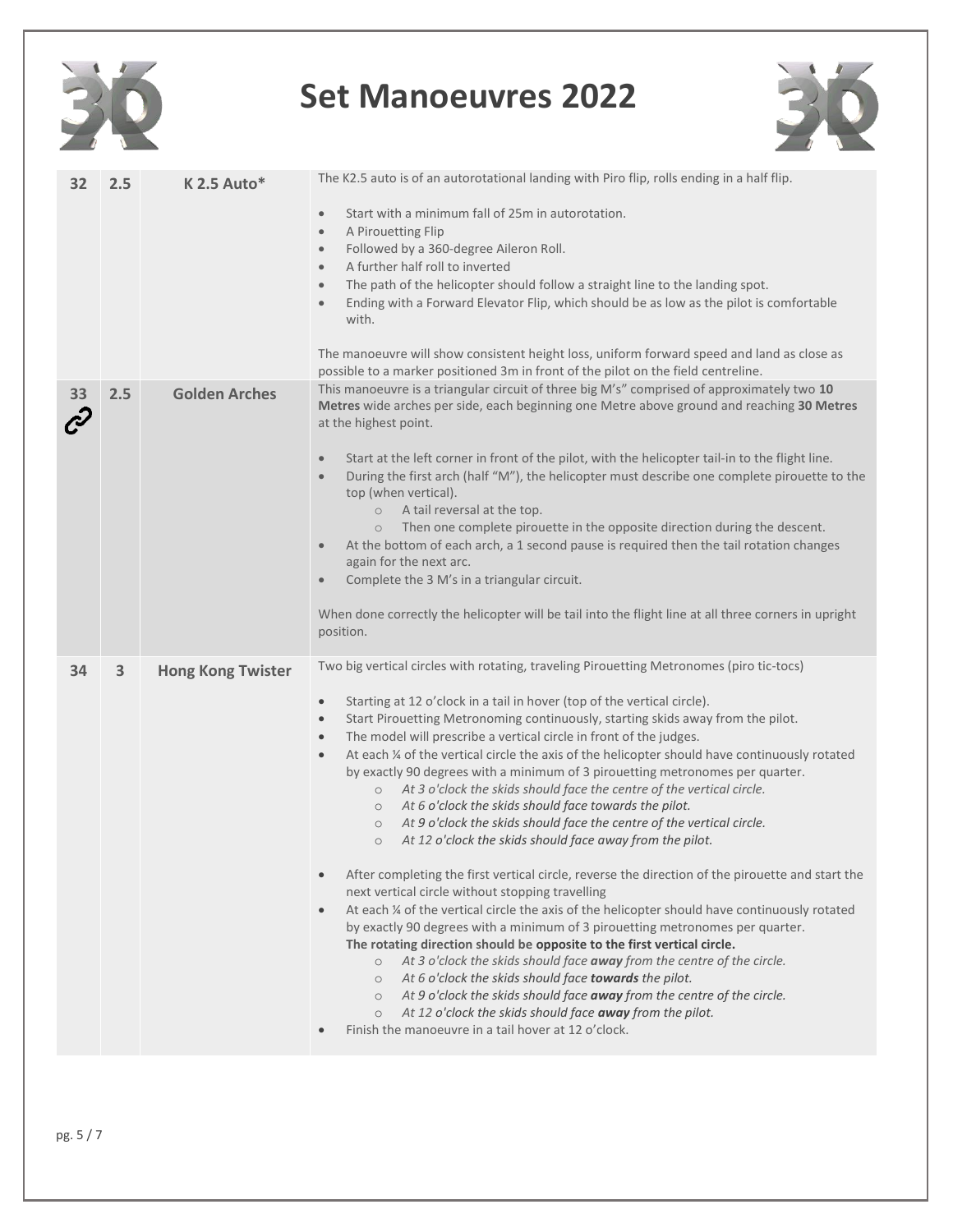

| 35 | $\overline{\mathbf{3}}$ | <b>Time Machine</b>                     | A clockwise skids-out Big Ben followed by anticlockwise skids-in Big Ben (Clock).<br>Start from a low stationary nose-out hover.<br>$\bullet$<br>The helicopter will immediately be presented directly in front of the judges' eye-line with<br>$\bullet$<br>its nose vertical.<br>The helicopter will then be made to rotate yawing clockwise prescribing the 12 points of a<br>$\bullet$<br>clock-face skids out (skids facing away from the pilot and judges),.<br>Each point defined by a 'tick' of the metronome.<br>$\bullet$<br>At the 12 o'clock metronome the helicopter will be made to half roll on the spot.<br>$\bullet$<br>The clock-face will again be described this time anticlockwise as viewed by the Judges,<br>$\bullet$<br>using skids-in metronomes.<br>Upon reaching 12 o'clock the helicopter will return to a stationary nose-in hover in the<br>$\bullet$<br>same position the manoeuvre began.                                                                                                                                                                                                             |
|----|-------------------------|-----------------------------------------|----------------------------------------------------------------------------------------------------------------------------------------------------------------------------------------------------------------------------------------------------------------------------------------------------------------------------------------------------------------------------------------------------------------------------------------------------------------------------------------------------------------------------------------------------------------------------------------------------------------------------------------------------------------------------------------------------------------------------------------------------------------------------------------------------------------------------------------------------------------------------------------------------------------------------------------------------------------------------------------------------------------------------------------------------------------------------------------------------------------------------------------|
| 36 | 3                       | <b>Rolling Globe</b><br><b>Reversal</b> | This manoeuvre is a Rolling Globe with flight direction reversal at the top of each loop and<br>rolling direction reversal at the bottom of each loop.<br>Entering at the South Pole.<br>$\bullet$<br>Start a rolling Loop<br>$\bullet$<br>Rotating the loop by 45 degrees at the bottom of each loop until an imaginary globe in the<br>$\bullet$<br>sky has been prescribed comprising 5 continuous loops.<br>The direction of rolling will reverse at every pass at the South Pole.<br>$\bullet$<br>The direction of flight of the helicopter (nose first, tail first) will reverse at the top of each<br>$\bullet$<br>loop.<br>Exit from the manoeuvre should be the same as the point of entry, but with the helicopter<br>$\bullet$<br>moving in the opposite direction.<br>Each loop must be round and the manoeuvre must be accurately described.                                                                                                                                                                                                                                                                              |
|    | 3                       | <b>Timewarp</b>                         | This manoeuvre may be visualized as performing two traveling 12-point tic-toc's circuit while<br>the model prescribes a figure 8 with the direction of the rudder being reversed half-way through<br>the manoeuvre after the first circuit.<br>Start from a side-on hover at the lowest height with which the pilot is comfortable.<br>$\bullet$<br>Perform a flat horizontal skids-in tic-toc clock circuit with a 12 step clockwise rotating tic-<br>$\bullet$<br>toc to complete a 360 degrees tic-toc pirouette, describing a circle.<br>At the centre the rudder rotation direction is reversed.<br>$\bullet$<br>The second circuit is skids out reversed rotation 12 step counter-clockwise rotating tic-toc<br>$\bullet$<br>to complete a 360 degrees tic-toc pirouette, describing the second circle.<br>Ending in a stationary hover at the starting point facing the same direction at the entry<br>$\bullet$<br>hover.<br>The manoeuvre should be constant height, speed and pirouette rate with the two circuits being<br>equal in size. The Mainshaft axis of the model should always point to the centre of the circuit. |

30